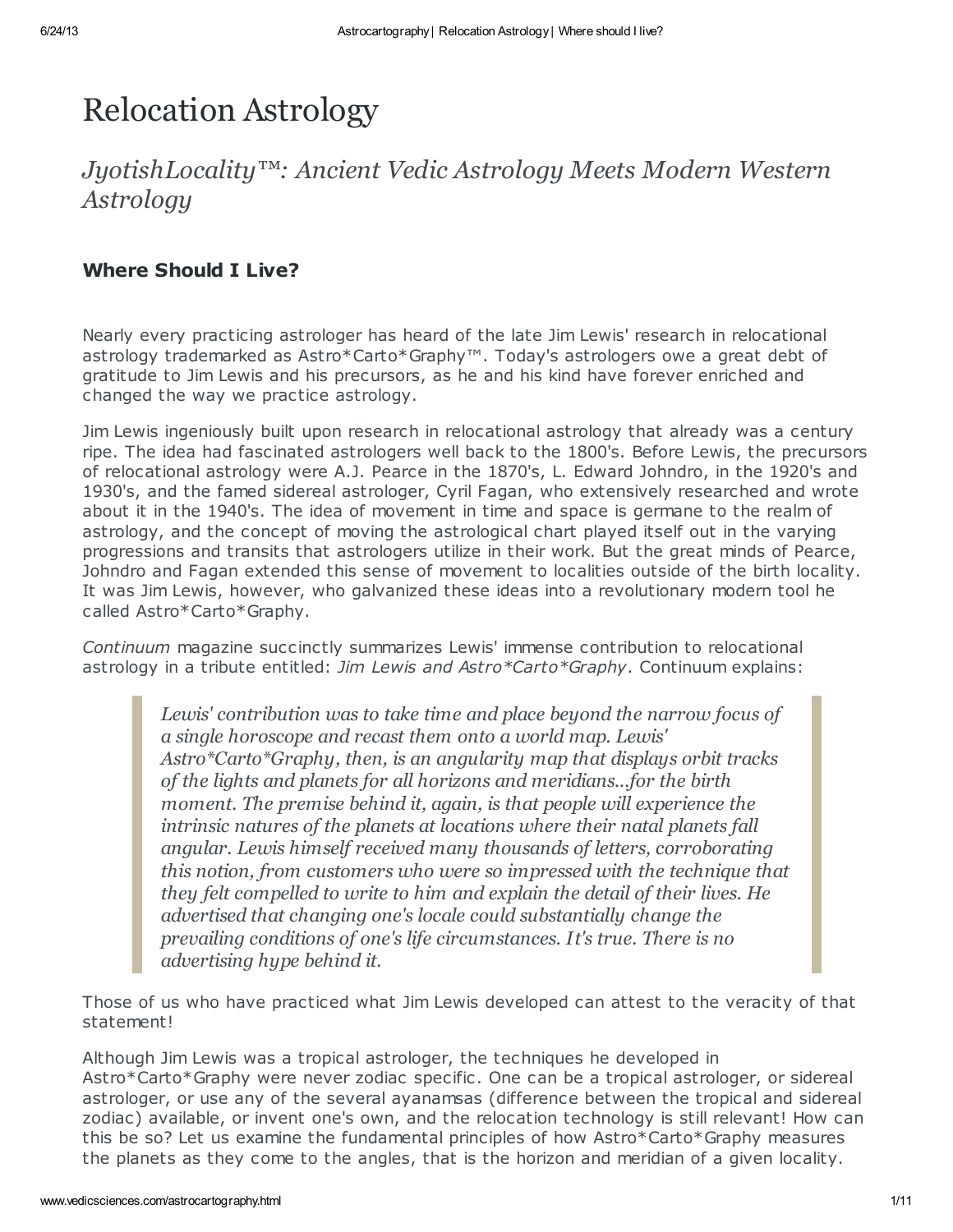#### Astro\*Carto\*Graphy: How It Works

On any given day the planets have a specific spatial relationship with one another irrespective of where one is born on the planet. This planetary relationship changes slowly over time due to the slow orbital speeds of the planets. The planets also have a specific relationship to any given locality dependent on the rotation of the earth, and because the earth rotates so much more quickly than the planets move, this relationship constantly changes over the course of twenty four hours as planets quickly rise in the east, culminate overhead, and set in the west, at the observers locality here on the early sphere.

Even though the Sun, or any planet for that matter, may not be rising or culminating or setting at the locality of your birth, at the time when you came into space, that is the moment you were born, it was specifically rising, culminating and setting somewhere on the earthly sphere! In fact, on the day at the time you were born, somewhere in the world all of the planets were rising, culminating, setting, and falling. Astro\*Carto\*Graphy measures this, and this measurement is profoundly simple. Just as parallels of latitude (north and south) and meridians of longitude (east and west) locate a place here on the early sphere, their celestial counterparts of parallels of declination and meridians of right ascension assist us in measuring planets on the heavenly sphere. By extending the earth's equator into the heavenly sphere as a celestial equator, we can locate the planets in parallels of declination north and south along the celestial equator, and in parallels of right ascension east and west along the celestial equator. In this way the declination of a planet corresponds exactly with terrestrial latitude, and the right ascension of a planet corresponds exactly with terrestrial longitude! This system measures all of the planets through lines of extension to all terrestrial locations where the planets appear on the four angles: the ascendant, the MC, the descendant, and the IC. It's that simple, yet profound.

Most importantly, Astro\*Carto\*Graphy is locality specific, not zodiac specific. To further explain, Astro\*Carto\*Graphy uses a world map to measure the planets on the earthly sphere only in reference to the planets rising and falling on the four angles at given localities. This local activity of the planets is an observable phenomenon (except the IC, of course). It is determined by local observance, not by the zodiac or ayanamsa the practitioner uses. Like ancient astrology it returns us to an observance of the night sky, replete with the rising and setting of the heavens! It is therefore a valid technique for tropical, as well as sidereal astrologers. No one group of astrologers can claim a monopoly for Astro\*Carto\*Graphy, for the one thing we astrologers all share in common, and upon which our eyes must agree, is the local observance of the planets as they rise on the horizon in the east, culminate directly overhead, and set in west, as they fall out of our line of sight. Jim Lewis developed a tool, which completely sidesteps the tropical/sidereal zodiac debate and returns us to an observable astrology we all can agree upon. As I am both a practicing sidereal and tropical astrologer myself, this is, in my opinion, is the definitive tool where East meets West, where ancient astrological techniques meet modern techniques utilizing the full potential of each zodiacal preference!

Let me show you how easily this modern tool of astrology can be incorporated into your practice of Jyotish (aka Vedic astrology) and how easily the ancient tool of Jyotish can augment and enrich your current practice of relocational astrology. You need not draw up special relocational maps. The Astro\*Carto\*Graphy maps developed by Jim Lewis, and marketed by several fine astrological software programs work perfectly regardless of zodiac. The Vedic relocational astrology I have researched and developed over the last several years is what I call JyotishLocality™.

In the Eastern school of astrology we have a tradition honoring our gurus and teachers. The ancient Vedas of India say we owe a debt of gratitude to our forefathers. I honor and pay homage to FDIC sage Parser for his gift of Jyotisha and I honor and pay homage to Jim Lewis. Knowing Jim's fierce dedication to independent astrological thinking through our service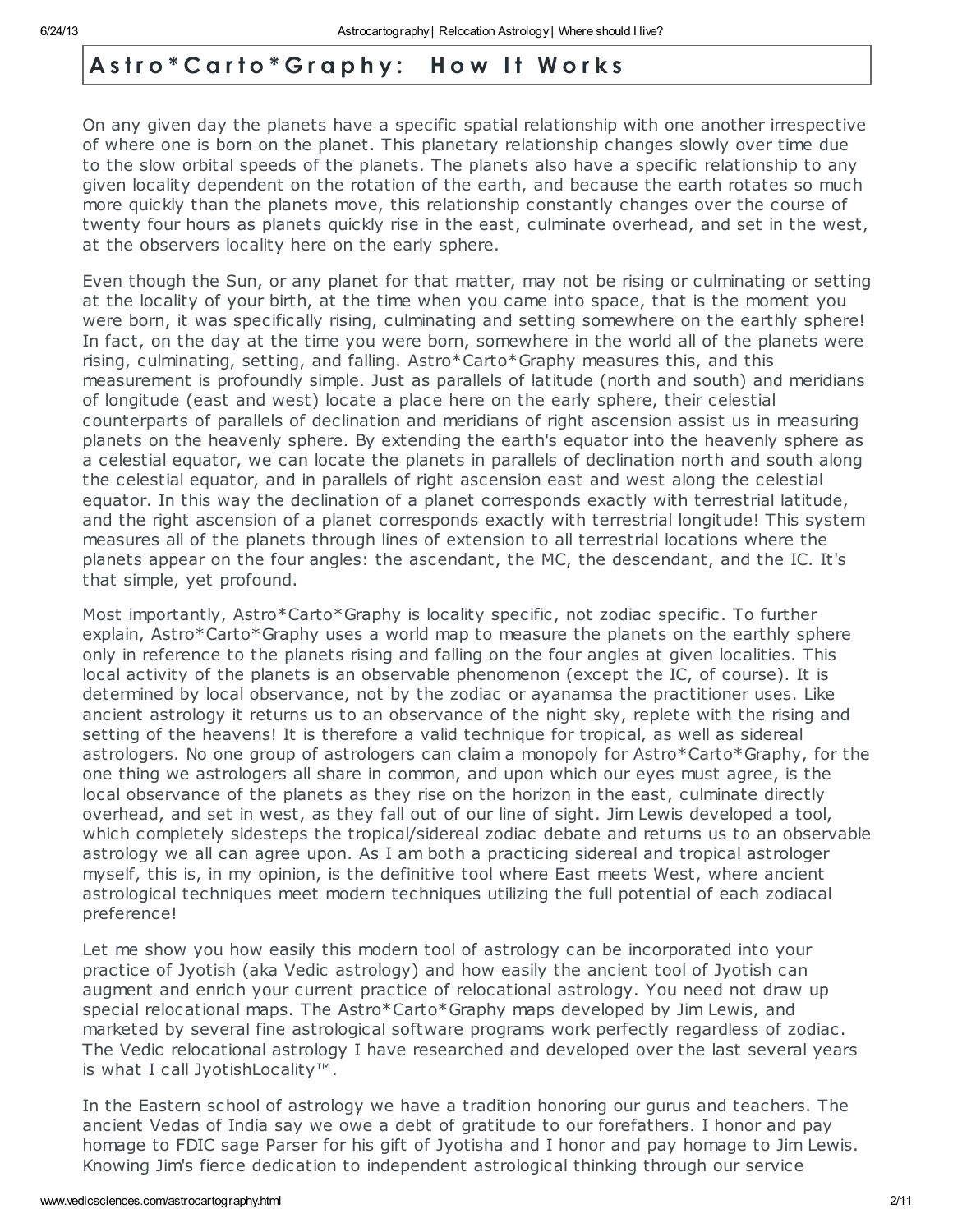together on the AFAN steering committee, I would like to think he would be pleased with the rise of a new star in the realm of astrological independent thinking as relocational astrology moves eastward. JyotishLocality™: the right angle on relocation.

Ancient astrologers from both the Eastern and Western traditions observed that planets near the angles of the astrological chart (near the horizon and meridian) were imbued with great power to influence the life of a person. The principle fundamentals of Astro\*Carto\*Graphy are built upon this ancient principle. But the genius of relocational astrology lies in the principle that if you cannot bring the planets to the angles of your chart because of the time you were born, then by all means bring the angles to the planets by relocating in space to the various localities on terra firma where the planets were on the angles at the time you were born! In this way you can bring Venus and Jupiter, or Mars and Saturn, to the horizon or meridian of your chart.

The conventional wisdom of contemporary relocational astrology suggests it is best to enhance the classic benefic planetary lines of Jupiter and Venus, and to prudently be prepared, or to avoid classic malefic lines, such as Mars, Saturn and Pluto. For example, the Jupiter line of angularity on the eastern horizon is said to increase personal influence and popularity, increasing a person's optimism. On the other hand, the Saturn line of angularity on the eastern horizon is said to increase personal power but decrease self-esteem and popularity in the person. Venus angular on the eastern horizon is said to enhance the personal image, refine personal aesthetics and create an atmosphere of indulgence. Mars, however, angular on the eastern horizon, is said to increase a virile, machismo image, magnifying competitive and confrontational energies in the person's life, often subjecting the person to physically challenging and harsh life circumstances. As you can see, the conventional wisdom certainly favors the benefic planetary lines of angularity.

Vedic astrology also generally favors the benefic planetary energies of Jupiter and Venus over Saturn and Mars but there are important exceptions to this general rule and very important distinctions about which planetary energies to embrace and which to avoid. To understand this let's begin to weave a basic understanding of Jyotish, commonly called Vedic astrology, into our current understanding of relocational wisdom.

#### Jyotish Locality™: Preferred Planetary Placement

The astrology of India is a sidereal-based system of astrology, which incorporates several distinct factors, which are currently not in practice with today's contemporary Western astrologers.

Ancient Jyotishis (practitioners of Vedic astrology) observed and recorded that planets near or on the kendras (angles), bring great power to influence a life, just like today's contemporary western astrologers utilize the angles for the most obvious and distinguishing characteristics of a person's life. The Ascendant (1st angle) indicates the appearance, the IC (4th angle), indicates the family of origin, the descendant (7th angle) indicates the significant other or spouse, and the MC (10th angle) indicates the profession. The same principles of relocational angularity of the planets apply equally to Vedic relocational astrology, for as previously noted, relocational astrology is locally specific, not zodiac specific. It makes no difference what ayanamsa (difference between the tropical and sidereal zodiac) the astrologer uses, the calculations of the planets angular lines will always be the same.

The Vedic Sage Parasara, in his masterpiece Brihat Hora Shastra further says that each of the planets has a preferred kendra (angle) where the planet gains its greatest directional strength. This system of planetary strength is called dik bala (directional strength). Parasara explains that each of the planets has a direction (North, South, East and West) in which it is most powerfully placed. Here is a table of these directional strengths.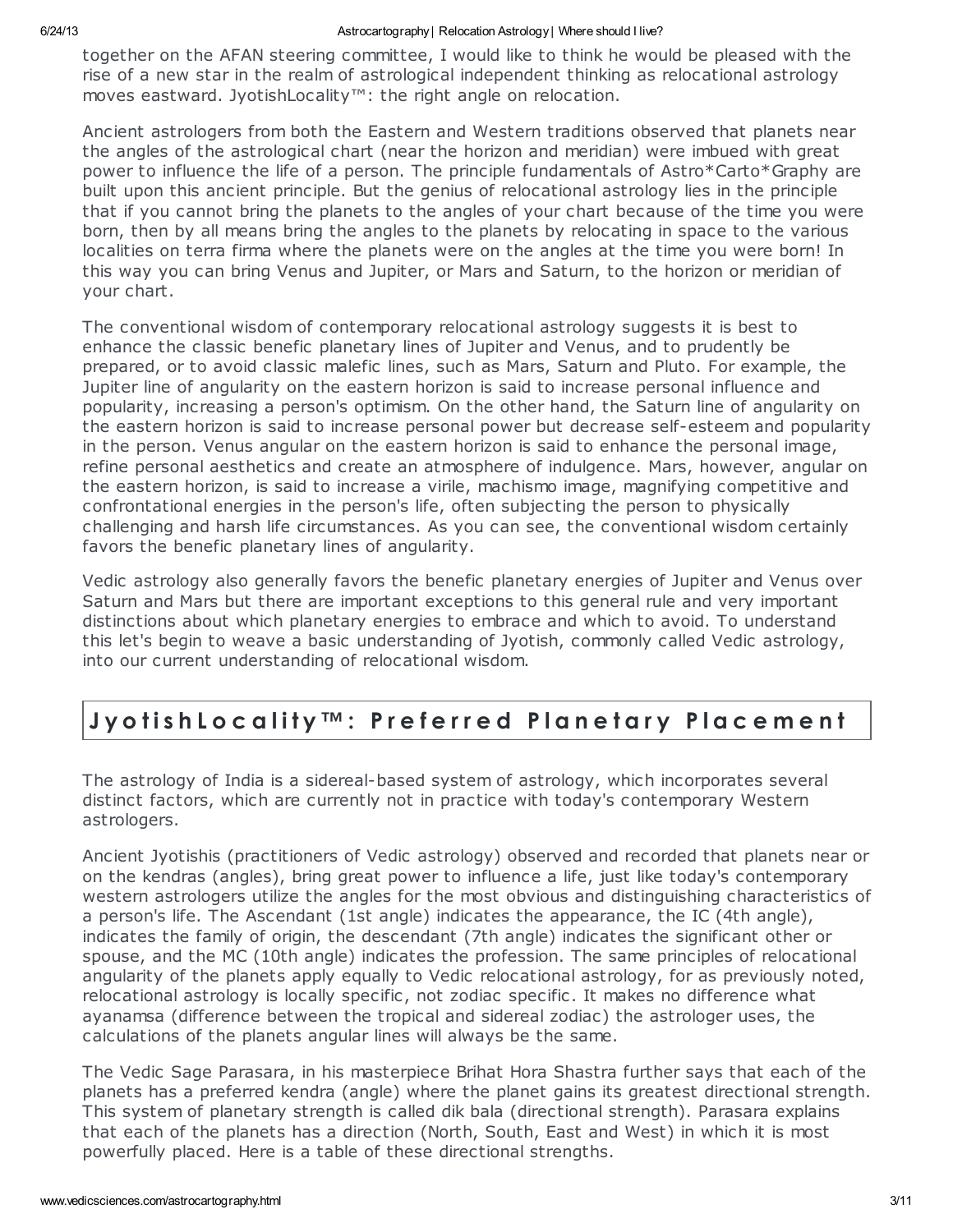| <b>Planet</b> |       | Directional Strength |                       |
|---------------|-------|----------------------|-----------------------|
| Mercury       | East  | 1st Angle            | Horizon East          |
| Jupiter       | East  | 1st Angle            | Horizon Fast          |
| Moon          | North | 4th Angle            | Lower Meridan         |
| Venus         | North | 4th Angle            | I ower Meridian       |
| Saturn        | West  | 7th Angle            | Horizon West          |
| Sun           | South | 10th Angle           | <b>Upper Meridian</b> |
| <b>Mars</b>   | South | 10th Angle           | <b>Upper Meridian</b> |

Relocational astrology suggests that as planets come to angularity, as we move they become more powerful. Vedic relocational astrology, or JyotishLocality™, agrees whole heartedly, and further suggests that each planet have an angle at which it is most powerful. This implies preferred planetary lines of angularity for all of the planets.



and so on and so forth for all of the planets.

For example, as you can see from the table, the Sun likes it directly overhead, on the MC, the upper local meridian or 10th angle. That is the Sun's preferred and most powerful placement according to dik bala, directional strength. This will be the most powerful planetary line of angularity for the Sun, more powerful than the ascendant, the IC, or the descendant lines of angularity. This directional strength of the Sun is so obvious it is almost indisputable. The Sun appears strongest overhead and it casts little or no shadow. Both ancient and modern astrologers agree on this point. JyotishLocality™ further suggests that each of the planets will correspondingly be most powerful on its preferred line of angularity. The Moon's most powerful preferred placement is the IC line of angularity opposite

the Sun. Saturn's most powerful line of angularity is in the west and Jupiter's line in the east,

Although, as we have seen, relocational astrology is predicated upon the principles of local planetary angularity, JyotishLocality™ agrees, and further gives preferential treatment to one line of angularity over the others for each of the planetary lines. This preferred line further increases the power of the planet. But as a planet becomes powerful we need ask ourselves powerful for what? Modern relocational astrology suggests that the characteristics indicated by the specific planet will become more powerfully enhanced, such as optimism and friendliness for Jupiter's planetary lines, realism and increasing sense of isolation for Saturn's planetary lines. JyotishLocality™ again agrees on these powerful enhanced planetary indicators according to the nature of the planets involved. But Vedic astrology further indicates that as planets become more powerful, the astrological houses these planets are associated with also become increasingly more powerful. In fact, in Vedic astrology, the astrological houses a planet owns, singularly will determine whether that planet will be powerful to help you, or to hinder you. Thus again, some planets are preferred over others!

#### Yoga Karakas: Preferred Planetary Energies

As you have read, ancient and modern astrologers alike agree that the angles, or kendras of the chart are preferred planetary placements of power. The ability of a planet to make itself prominent in the life is attributed to its angularity. The four angles are powerful, that is why they are considered beneficial planetary placements. If a planet becomes powerful on an angle, then certainly the purpose behind this power is also a powerful consideration, for ultimately the purpose is a determining factor on whether the planet will become beneficially disposed or not. Therefore the astrological houses of purpose are of special importance in Vedic astrology. These houses of purpose are called the dharma houses, and they ultimately determine whether the power of any given planetary angularity will be a positive or negative force in a person's life!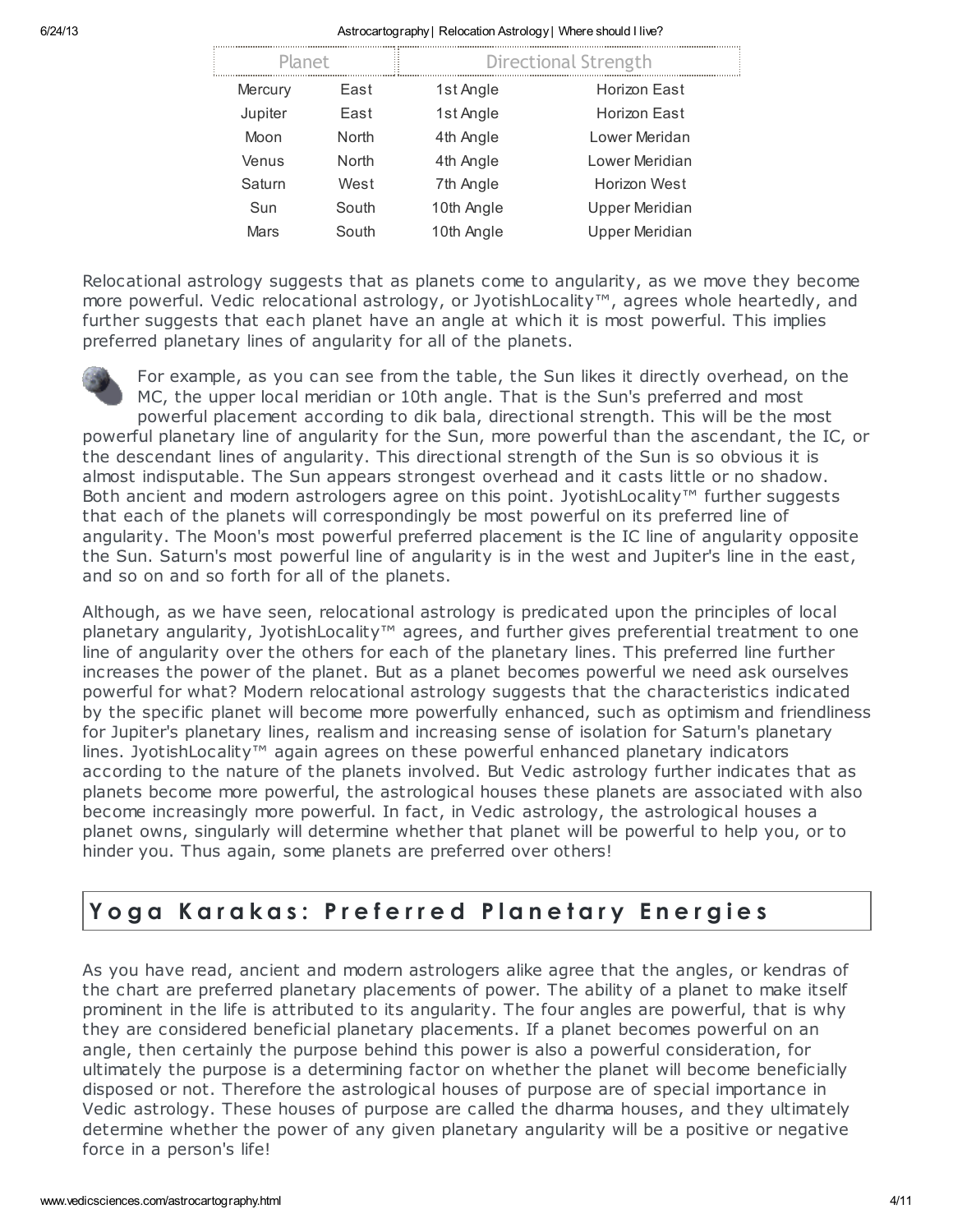The dharma houses, commonly called the trines in Vedic astrology, are the 1st house, the 5th house, and the 9th house. The Sanskrit word dharma implies the inherent purpose, the duty of the soul to fulfill itself. The purpose behind anything reveals its intent. The intent of the soul is sacred, thus in Vedic astrology these astrological houses are especially auspicious. The 1st house does double duty as both an angle and a dharma house, called a trine. It is supremely auspicious because the planet that rules it is fully indicative of the self. The purpose of these trinal houses reveals the dharmic path of the soul through many lives. This makes these soulfully purposeful houses. Further, the planets that rule these houses are purposeful benefic planets, that is they are unusual for the astrological chart in question, whether these planets are the benefics (Mercury, Venus and Jupiter) or the malefics (Mars and Saturn).



In Vedic astrology, when it so happens that a single planet owns both an angle (houses 1,4,7,and 10) and a trine (houses 1,5, and 9), it becomes a supremely auspicious planet for the person in question, for when purpose and power are combined, it is truly auspicious for the dharma of the soul. Like ancient Greek astrology, ancient Vedic astrology uses the original seven planets (the Sun through Saturn) in its house rulership principles. Modern Vedic astrologers use

the outer planets (Uranus, Neptune, and Pluto) but not in the house rulership principles. Again, like ancient Greek astrology, Vedic astrology utilizes a whole sign house system. So the planets will rule over each sidereal house/sign in zodiacal succeeding order. This order is determined approximately every two hours by the sidereal sign that is rising in the eastern horizon. So all the planets, with the exception of the Sun and Moon, will rule over two houses,

as they rule over two signs each (for example: Jupiter rules Sagittarius and Pisces, Saturn rules Capricorn and Aquarius, Mars rules Aries and Scorpio). When the two houses that a planet rule are each an angle and a trine, then that planet gains a special status of positively influencing the life of the person. This is because the planet that rules both an angle and trine has that aforesaid synergy of power and purpose behind it because of its house rulerships, to lift it above the other planets and confer upon that planet a preferential status. In some cases two



planets are necessary to create this linkage of power and purpose. The preferential status given to such planets is called a yogakaraka in Vedic astrology. Yoga karaka in Sanskrit means the best indicator of planetary combination. It is the best planet, or planets, benefic or malefic, for a given chart and this is entirely determined by what sidereal sign you have rising at birth! Below is a list of the highly beneficial yoga karakas for each of the twelve sidereal planetary ascendants:

| Ascendant     | Yoga Kararkas     |
|---------------|-------------------|
| Aries         | Sun and Jupiter   |
| Taurus        | Saturn            |
| Gemini        | Mercury and Venus |
| Cancer        | Mars              |
| Leo           | <b>Mars</b>       |
| Virgo         | Mercury and Venus |
| Libra         | Saturn            |
| Scorpio       | Sun and Moon      |
| Sagittarius   | Jupiter and Sun   |
| Capricorn     | Venus             |
| Aquarius      | Venus             |
| <b>Pisces</b> | Jupiter and Moon  |

JyotishLocality™ suggests that these are the best planetary lines of angularity for each of the twelve ascendants due to the auspicious house rulerships of the given planets.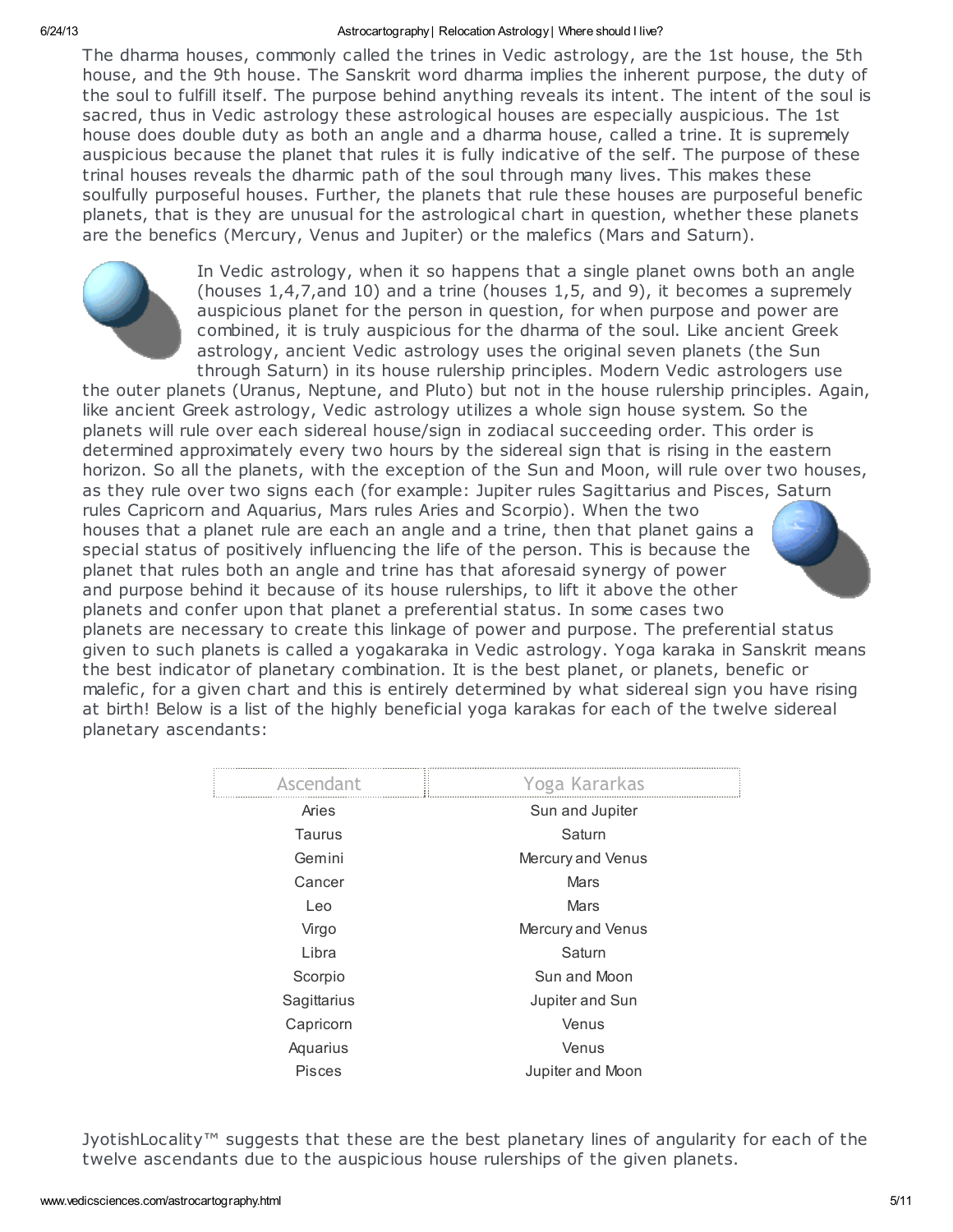So if you are a sidereal Capricorn or Aquarius rising, the benefic Venus is your yogakaraka, and thus your best planetary line of angularity. If you are a sidereal Cancer or Leo ascendant, the malefic Mars is yours yogakaraka, and thus your best planetary line of angularity. It is the same for the sidereal Taurus and Libra ascendants, where the malefic Saturn is the yoga karaka and thus the best planetary line of angularity! When malefic planets such as Mars and Saturn are yogakarakas, they become temporally benefic for those sidereal Ascendants only. This is how Mars and Saturn, usually malefic energies, become highly beneficial lines in Vedic relocational astrology, because of specific status as yoga karakas

for Cancer, Leo, Taurus and Libra ascendants! To begin to practice Jyotish Locality™, you will need to remember the other yogakarakas for each of the 12 differing ascendants as these are the most auspicious planetary lines!

#### Devas and Asuras: Friendly Planetary Groups

The concept of yogas (planetary combinations) and especially yogakarakas is fundamental to the workings of Vedic astrology. You have already seen how certain planetary lines of angularity become exceedingly auspicious because of the preferred astrological houses over which the planets in question have dominion. Vedic astrology further divides planetary energies into two planetary camps: Devas and Asuras. Just as the yogakarakas work well with one other, planets from the same planetary grouping have a natural affinity and also work well together.

The planets which rule the fire and water signs in Vedic astrology are friendly members of the Deva planetary group. These planets are the Sun, Moon, Mars and Jupiter. They generally work well together. The planets which rule the air and earth signs are friendly members of the Asura planetary group. These planets are Mercury, Venus and Saturn. They also work very well together. Vedic astrology mimics life. We generally can do no wrong in the eyes of our friends and do no right in the eyes of our enemies! Below please find the table of planetary friendships for easy reference:

| Planets | Friendships           |
|---------|-----------------------|
| Mercury | Asura Planetary Group |
| Venus   | Asura Planetary Group |
| Saturn  | Asura Planetary Group |
| Sun     | Deva Planetary Group  |
| Moon    | Deva Planetary Group  |
| Mars    | Deva Planetary Group  |
| Jupiter | Deva Planetary Group  |

JyotishLocality™ suggests that next in importance to your yogakaraka planetary line of angularity you can't do much better than relocating to the planetary line of friend. The first line of preference, next to the yogakaraka, should be the planetary line of the ascendant lord. No man or woman can be a better friend to oneself than relocating to the planetary line of the planet that represents self! Next in order of importance, will be the planetary lines of the planets from the same planetary grouping. Planetary friends will be supportive and beneficial for the chart as a whole.

So you see, JyotishLocality™ follows the same principles of modern relocational astrology when it comes to assessing local planetary lines of angularity. It then distinguishes the planetary lines by giving preferential treatment to the planetary line of angularity, which has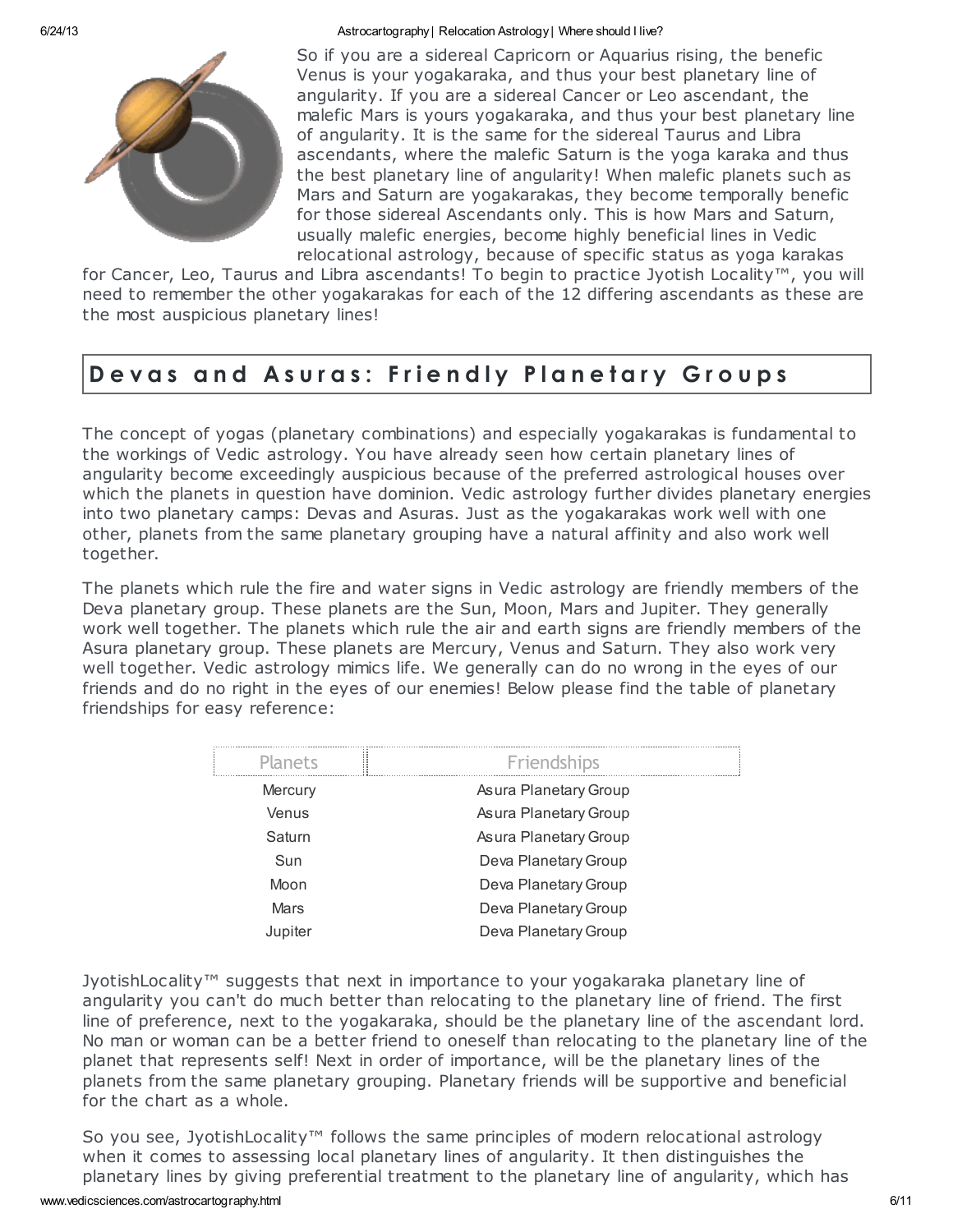dik bala, or the directional strength for a given planet. It further qualifies planetary lines preferentially in the order of yogakaraka, ascending sign ruler, and lastly by planetary friendship lines of angularity. Each technique from ancient Vedic astrology enriches our understanding of modern relocational astrology, giving, in my opinion, a more distinctive and in-depth analysis of each of the traditional seven planetary lines. JyotishLocality™ is just that profound and yet simple!

#### Planetary Dasas: Preferential Planetary Periods

Vedic astrology has a time tested unique feature which has no equivalent in modern western astrology - planetary dasas. The dasa system is a system of planetary periods lasting anywhere from 6 to 20 years each, somewhat the eastern version of planetary progressions.

The classic dasa system utilized by today's Vedic astrologers is the Vimshottari dasa system. Each person will start life in one of 9 planetary periods, including the seven original planets and the two Nodes of the Moon. According to the principles of Vedic astrology, you will receive the indications, and thus the karmic results, of each of the planets in your chart over the course of the time, as you change from the planetary period of one planet to that of another. There is no need to discuss how to calculate the planetary dasas, as any of the several fine Vedic astrology software packages will easily calculate these planetary periods for you.

The premise behind the planetary periods is that some planetary periods deliver better results than others do. This has much to do with how powerful the planet is in the chart, i.e., the planets are in their own sign or exaltation, and how powerfully the planetary period lord is placed, i.e., whether the planet is in one of the aforesaid angles or trines. The periods of well placed planetary friends are generally said to give the most favorable and supportive results. JyotishLocality™ will take the dasa system one step further!

JyotishLocality™ suggests that if you are running the planetary period of a planet that is friendly to your chart, then this planetary line usually becomes the best possible line of angularity to embrace if you are relocating during the planets dasa. The concept is simple. If a person is running a planetary cycle of a planet friendly to their chart, say the planet Mercury for example, for a Taurus sidereal ascendant, then they are experiencing the karmic results of the planets Mercury during his cycle, which generally would be favorable for a Taurus sidereal ascendant. This is because Venus, the ascendant ruler, is a friend to Mercury in the system planetary friendship groupings. If the person wanted to move in Mercury's cycle, Jyotishlocality™ would suggest the Mercury lines of angularity, especially the eastern horizon line, as there Mercury receives dik bala, his most powerful directional strength. The reasoning is again straightforward. Mercury's cycle will generally bring about auspicious results for a Taurus sidereal Ascendant, and these results will greatly be enhanced and magnified by relocating to a Mercury line of angularity. This, in my opinion, will bring about the greatest possible planetary confluence, linking the current planetary period lord, with the planetary period's lord best line of angularity. This technique of JyotishLocality™ is be employed only when the current planetary period lord is from the same planetary friendship group as the ascendant lord. But what happens when the current planetary period lord running is not that of a planet from the same planetary friendship group. What does JyotishLocality™ have to say then? JyotishLocality™ Upayes: Remedial Relocation Measures

When a person is running the period of a planet that is not friendly to the ascendant lord, the results of a such a planetary cycle are generally not as favorable for the person, unless other mitigating factors are involved. Vedic astrology utilizes a number of remedial measures to ameliorate difficult planetary energies. These are called upayes in Sanskrit. These upayes range from the use of prayer and mantras to the use of spiritual ceremonies (yagyas) and gemstones to propitiate difficult planetary energies. In ancient India, people did not relocate as readily and as easily as we enjoy today in modern western culture. Because of our recently acquired mobility, JyotishLocality™ can now be employed as an additional remedial measure!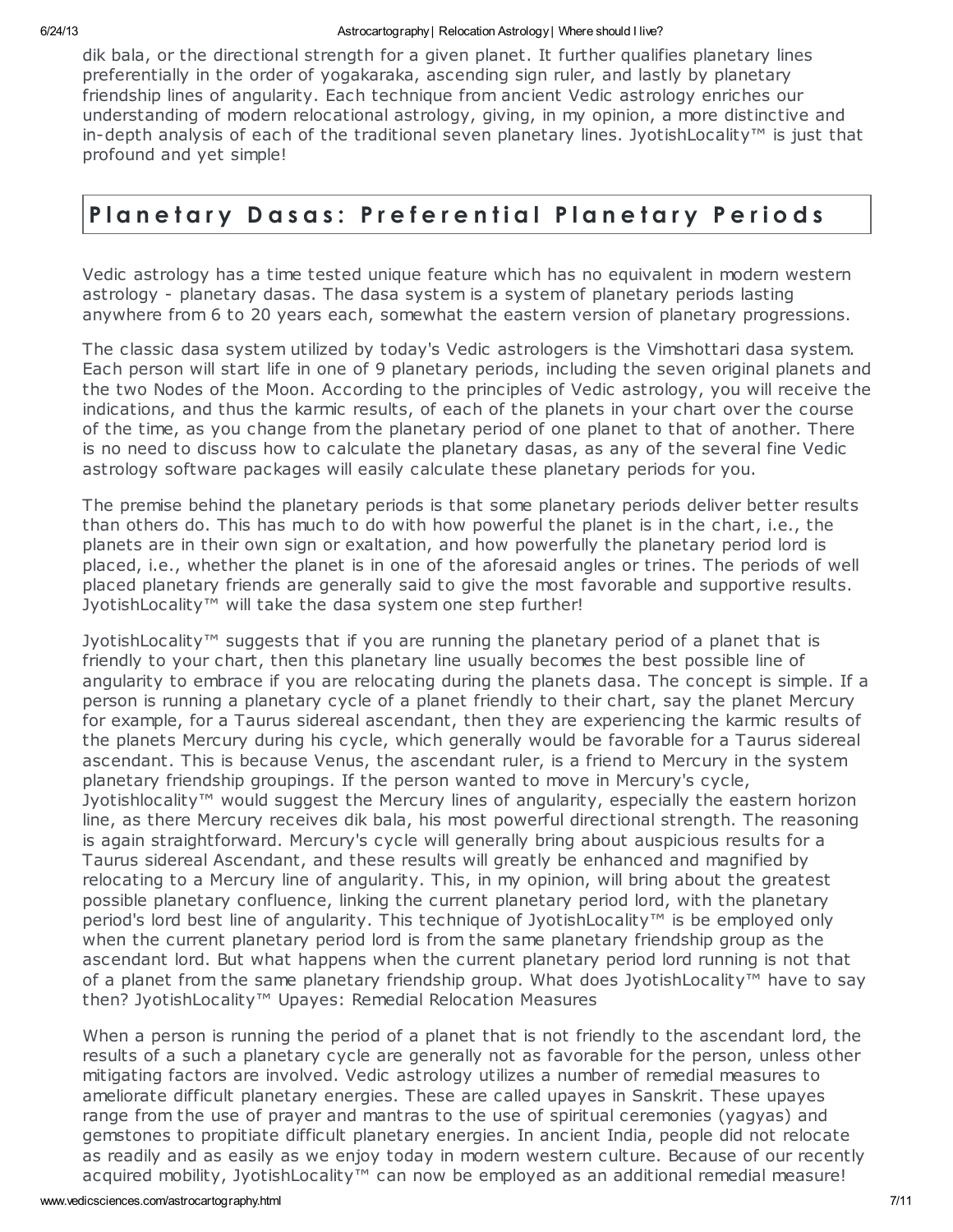This technique of JyotishLocality™ is again very simple and straightforward. If a person is wishing to relocate, and is running a difficult planetary period, simply suggest moving to a line of planetary angularity friendly to that person's chart! In my opinion, this, along with other suitable measures, will help propitiate the negativity of the difficult planetary cycle by realigning the person's energy with the positive resonance of a friendly planetary line of angularity!

For example, a person with a sidereal Leo ascendant is running the cycle of Venus. Venus is not part of the planetary friendship grouping that is friendly to the ascendant lord, the Sun. So if the person wanted to enhance their lives by relocation, Jyotishlocality would suggest that they first move to their Mars line of angularity, for Mars is the yogakaraka for the Leo ascendant. Jyotishlocality™ further suggests the Mars line of angularity on the upper meridian, the MC, as this is where Mars gains dik bala, or directional strength. We would further suggest the planetary lines of the ascendant ruler, the Sun, and Jupiter, all of which are from the same planetary friendship grouping. These lines will bring out the best planetary resonance for the Leo ascendant.

Now that we has established the fundamental principles of JyotishLocality™, let us see just how well this system functions using actual case examples researched over the last two years from my private client files. Although these are actual case histories, the names have been changed to protect those now living in karmic bliss due to the power and depth of JyotishLocality™!

#### Practicum One: It Must Must Have Been the Right Place But the Wrong Time

The first chart is that of a man who wished to relocate for personal and business reasons. John was born April 16, 1947, at 11:50 AM, MST, in Bozeman, Montana. Let us systematically establish the aforesaid principles of JyotishLocality™ so we can begin to interpret this chart for the best locality for relocation. (See [John's](http://www.vedicsciences.com/chart-john.html) chart.)

John's Vedic chart has a sidereal Cancer ascendant. Mars is the planet who is yoga karaka for the Cancer ascendant. Mars gains dik bala, or directional strength, on the MC, the upper meridian planetary line of angularity. Therefore, according to Jyotishlocality, the Mars line, particularly the MC line of angularity is the best possible relocational planetary line if angularity for John's chart. The Moon is the ascendant ruler and so the planetary friendship grouping of the Sun, Mars and Jupiter are the lines of planetary friends. These are the next best planetary lines of angularity.

Now, according to the principles of JyotishLocality™, we will want to examine what planetary period John is running, and whether that planet is friendly to John's chart. When John called me he was just finishing the balance of the planetary period of Saturn, a planet which is not friendly to John's chart. Saturn in John's chart is within degrees of the ascendant. At the time of the consultation he was unhappily involved in a relationship with a woman from the eastern part of Washington. This is where, in fact, his Saturn planetary line of angularity was rising on the eastern horizon! Practitioners of Astro\*Carto\*Graphy often find that we receive the positive or negative energy represented by the planets from the people who come from the localities where our planetary line of angularity run through. This concept seems to work in JyotishLocality™ as well. Saturn, in John's Vedic chart, rules the 7th house of relationship and the 8th house of joint finances for a Cancer ascendant. As John's Saturn planetary period of time was finishing, he was simultaneously also finishing the karmas of this very difficult relationship, which involved aspects of deep personal rejection and financial difficulties through the relationship, reflecting the Saturn house rulership. Amazingly he was fulfilling all of this not far from his rising Saturn line of angularity in Eastern Washington just as he was finishing the difficult cycle of Saturn. The synchronicity of JyotishLocality™ can be incredible!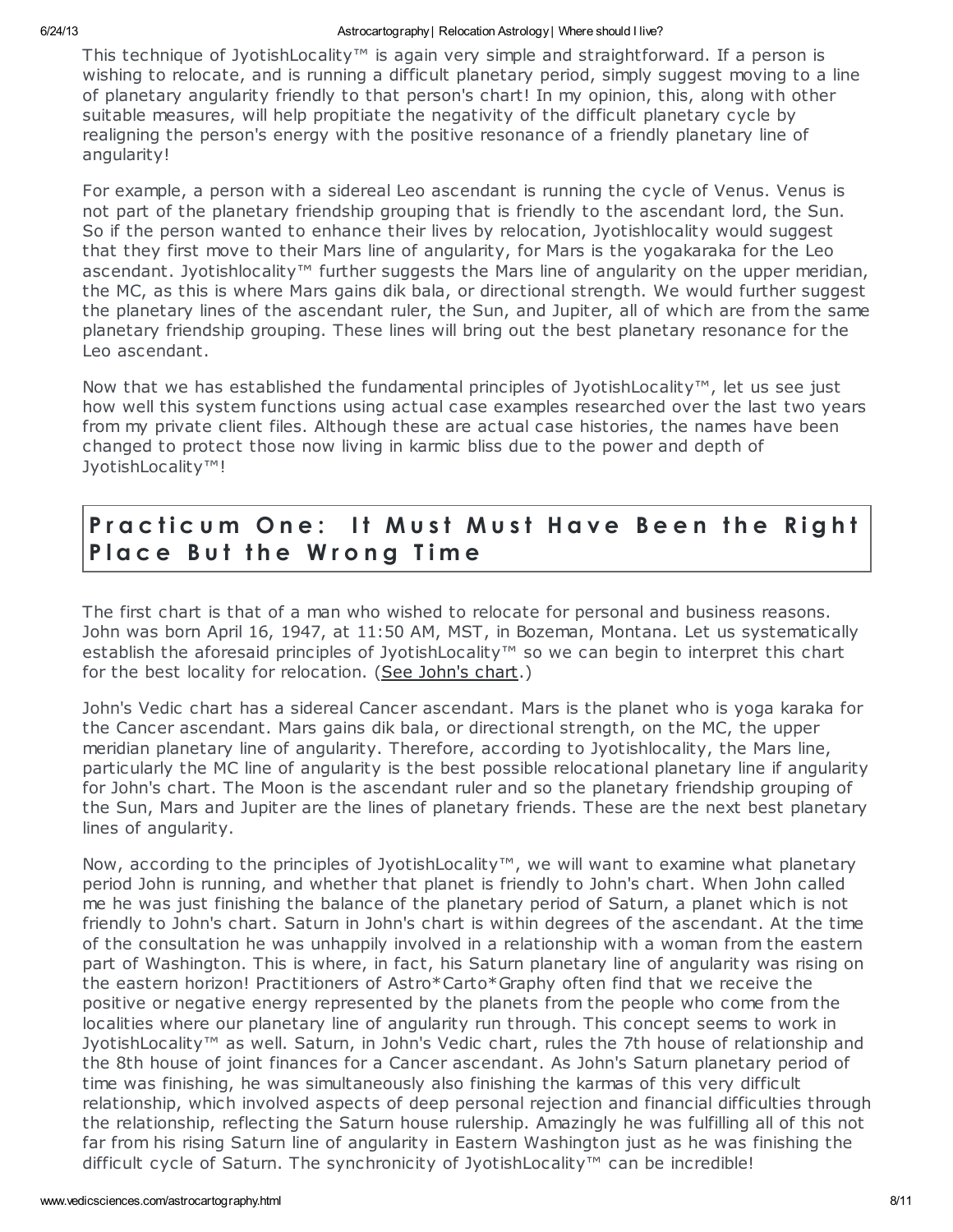In examining John's [Astro\\*Carto\\*Graphy](http://www.vedicsciences.com/chart-john.html) map you will certainly see the Saturn line rising through eastern part of the state of Washington. You will also notice a Mars line, in fact the preferred Mars MC, upper meridian line of angularity running along the whole western coast, going directly through the Puget Sound area of Washington. This would be John's best planetary line according to JyotishLocality™. In John's Vedic chart, Mars was with Mercury in the sidereal sign of Pisces, in the preferred 9th trinal house. He was a successful technical writer in the Puget Sound area of Washington. There he had been financially successful on his Mars and Mercury lines of angularity. But, in the Puget Sound area the Saturn rising, eastern horizon, planetary line of angularity was just too close for comfort, even though it went through Eastern Washington. The memories of a long-term difficult relationship were just too much to bear for his Cancer ascendant. The sorrows of the relationship culminating in Saturn's planetary period ultimately made this locality unacceptable. It was time for a move!

I recommended a transfer with his company to the San Francisco Bay area, as his Mars line cuts directly through this locality, as well a Mercury planetary line of angularity for his technical writing skills. John has since relocated to his Mars yoga karaka preferred planetary line of angularity in the San Francisco Bay area, directly on the MC, the local upper meridian, where his confidence and business assertiveness skills are currently flourishing. That is exactly what JyotishLocality™ would expect, bringing out all the positivism and confidence of a Martian, that is what Mars as a yoga karaka for a Cancer ascendant promises!

#### Practicum Two: Fairy Tales Can Come True

The second chart is that a woman who wished to relocate for personal and vocational reasons. Joan was born September 13, 1965 at 4:30 PM, CST, in Dumas, Texas. Joan had just finished a very interesting time in her life, felt she was waiting for her life to take off again, and wanted to relocate to fulfill emerging career ambitions. Once again let's follow the fundamental principles of [JyotishLocality™](http://www.vedicsciences.com/chart-joan.html) in interpreting the best locality for relocation. (See Joan's chart.)

Joan has a sidereal Capricorn ascendant. Venus is the yoga karaka for Capricorn ascendants. Therefore, Joan's Venus line of angularity holds the best promise for relocation. Especially good is the Venus line on the IC (the lower meridian) as this is Venus' preferred planetary line of angularity. It is where she would receive dik bala (directional strength). Next in order of preference would be the planetary line of angularity from the same planetary friendship grouping as the ascendant lord Saturn. This includes the grouping Venus, Saturn and Mercury, in that order.

When Joan spoke to me she has just finished the planetary period of Venus, the dasa of her yoga karaka planet, her potentially best planetary period of time. She was now well into the planetary period of the Sun. Joan's Venus is well placed in it's own sidereal sign, Libra, in the 10th house. Her Venus forms a powerful planetary configuration called Malavya Yoga. Certain yogas, that is certain planetary configurations, in Vedic astrology confer positive attitude and have great power to lift up the life. Malavya Yoga is one such yoga. Venus's Malavya Yoga is said to confer great beauty, poise, refinement and the person is generally well liked by all. Such a planetary yoga delivers its powerful results during the yoga planet's planetary period of time.

Joan had already experienced the results of this yoga, when she entered the Venus planetary period in 1971. Venus cycle was to run for a full twenty years, until 1991. During that period of time she had moved form Texas to the greater Seattle area. Why Seattle? By referring to Joan's [Astro\\*Carto\\*Graphy](http://www.vedicsciences.com/chart-joan.html) map, you will see that her Venus planetary line of angularity on the MC (the upper meridian) goes directly through the greater Seattle area! She came here to be a teacher of children. Venus in her Vedic chart rules the 5th house of children and the 10th house of career! There are no coincidences here, only the law of karma in full effect! Venus here as yoga karaka for Capricorn ascendant was conferring karmic bliss through relocation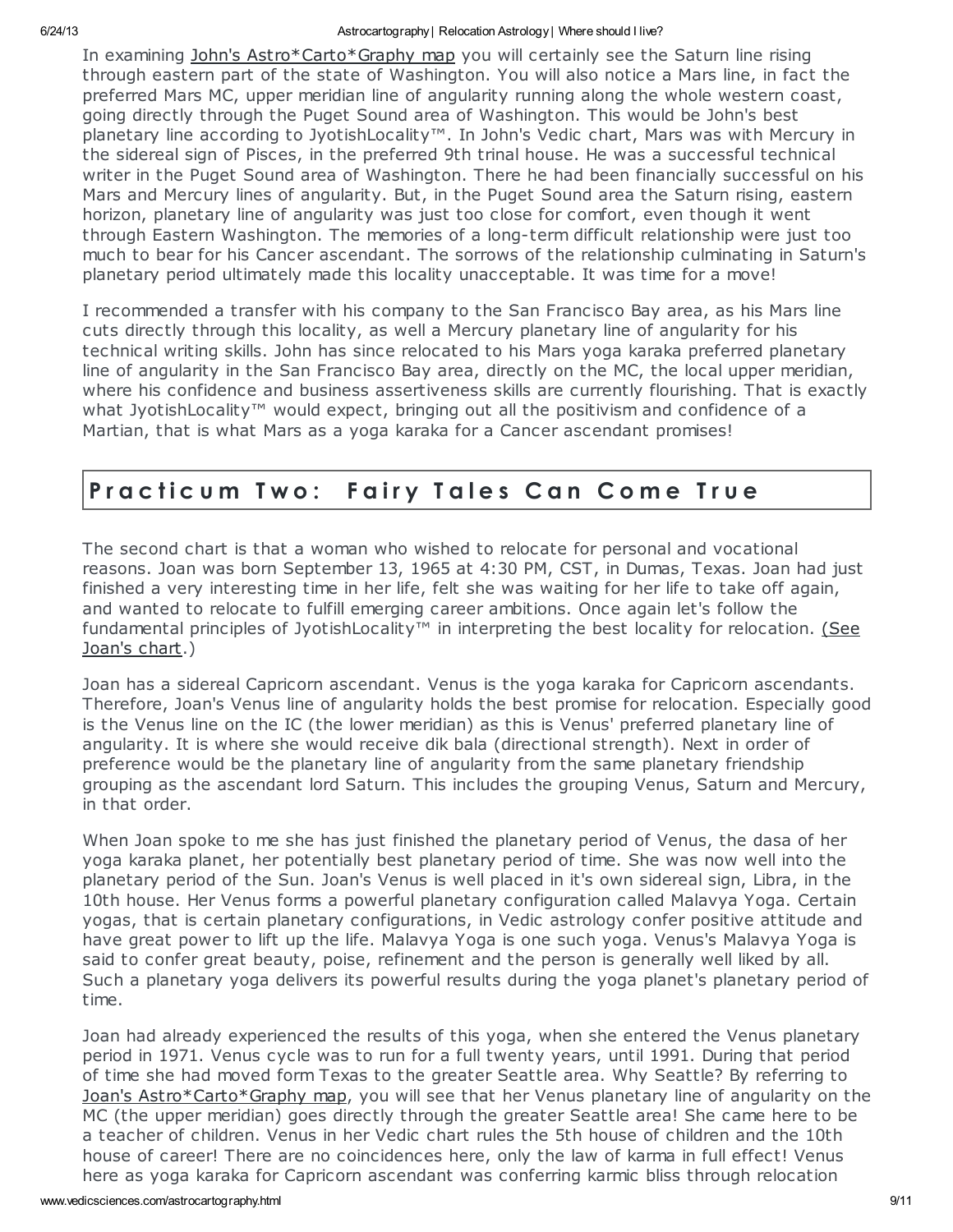during her planetary cycle, as the Venus line of planetary angularity on the MC went through the greater Seattle area. As good as this planetary line is, it is not the greatest planetary line of angularity for Venus. That is the IC line for Venus, as she receives dik bala (directional strength) on the IC, the lower local meridian.

What is most astounding in examining Joan's life is that during the Venus major planetary cycle she also left the country to teach abroad. She received great personal recognition when she moved to Oman to teach the children of a royal Sunni Muslim family. Oman is directly on that aforesaid best Venus line of planetary angularity, the Venus IC, lower meridian line of angularity, right smack through the middle of Oman!

All this glory behind her, Joan wanted very much to recapture the fullness of her Venus period of time, but she was no longer in the cycle of Venus, and had well over a year remaining in the present cycle of the Sun. According to JyotishLocality™, the Sun is not a planetary friend to the Capricorn ascendant planetary friendship group. Further, her Sun was in his own house, the 8th House of the Vedic chart. It was a time for seclusion, somewhat of a retirement from the high energy of the Venus cycle. In 1997 her Moon planetary cycle was to begin. Although not a planetary friend, the Moon in Vedic astrology really has no true enemies. The cycle of the Moon promises to be a much better period, as the Moon in her Vedic chart is placed in the 4th house, where she gains dik bala and rules one of the angles, the 7th house of relationship.

I recommended that Joan continue to reside in the Puget Sound area, or perhaps relocate to Northern California, as she entered the planetary period of the Moon in 1997. This locality is where the Venus MC, upper meridian, planetary line of angularity is strong. Venus, after all, as yoga karaka is a great friend to her ascendant lord, Saturn. A Venus line will act as a upaya, a planetary propitiation, and offer much support for a Capricorn ascendant during the concluding difficult cycle of the Sun. In concluding her consultation, I recommended staying in the Puget Sound area because her Moon IC was just off the west coast, much closer to the Puget Sound area than northern California.

### C o n c l u s i o n

The Vedas of India explain that "a king without an astrologer is like a man who is blind in his own home." Jyotish in Sanskrit means the knowledge of light. In ancient India, astrology is given special distinction as being the eye of the Veda. Astrology gives us sight through the light of the Divine. The usual processes that go on in the dark proceed very differently when those processes take place in the light. What takes place in the dark can no longer remain the same when the light of astrology shines. We are then no longer blind.

If you are a tropical Western astrologer, think of the techniques of JyotishLocality™ as shining an additional ancient light on your current astrological practice. If you are a sidereal Vedic astrologer, think of the techniques of JyotishLocality™ as shining an additional modern light on your astrological practice.

In my opinion, JyotishLocality™ is one place where ancient Eastern astrology meets modern Western astrology. Don't just take my word for it. Try its dynamic techniques for yourself. Relocational astrology maps can't distinguish the difference between the two systems of astrology. Must we?

#### TESTIMONIALS

I've known Dennis for more than 15 years, and during that time his